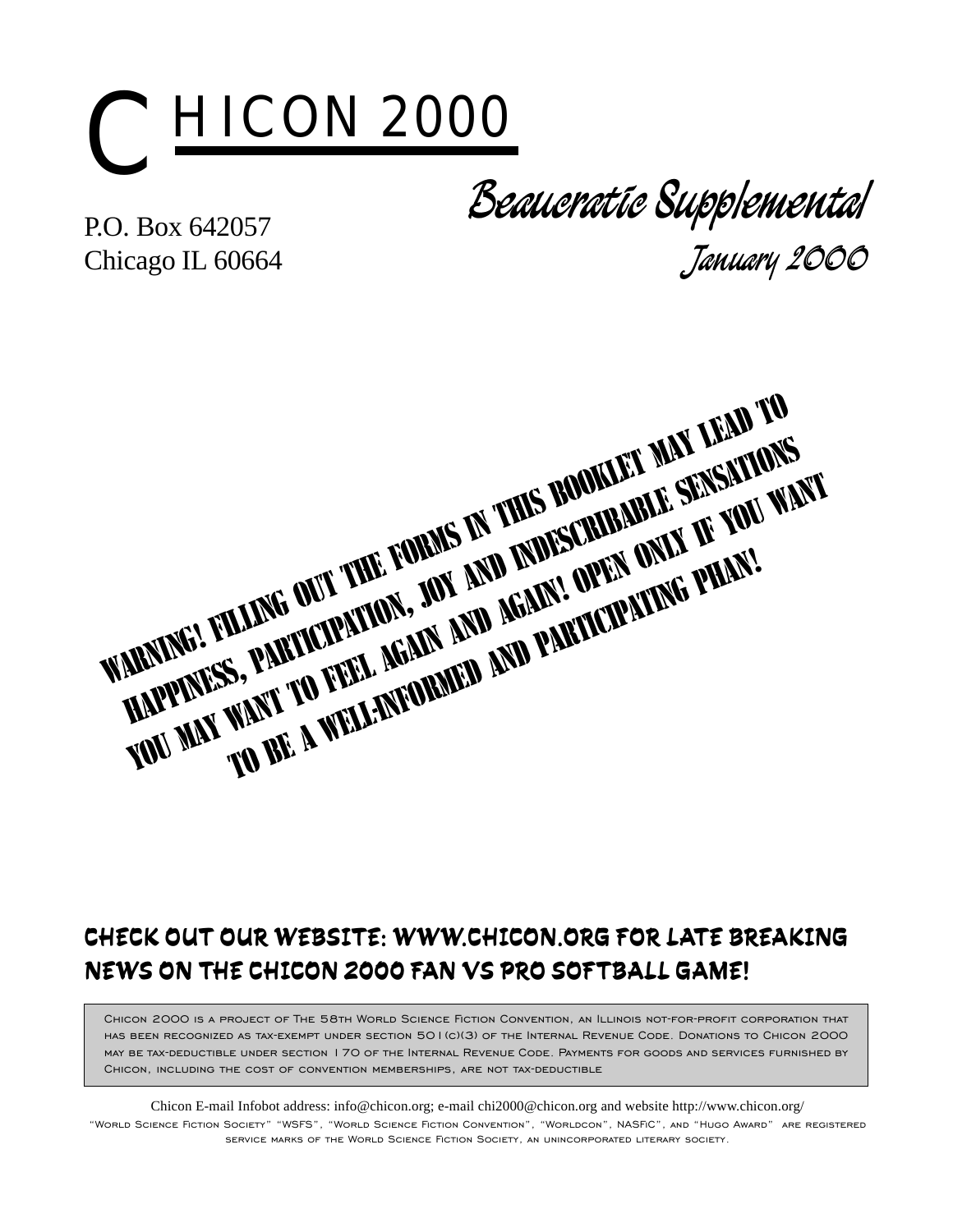# **Hotel Information**

**Chicon offers you a choice of three hotels: the Hyatt Regency Chicago, the Fairmont Hotel and the Swissôtel. The three facilities are close together. The Fairmont is directly south of the Hyatt, across a street with little traffic. The Swissôtel is to the Hyatt's immediate east, reachable across another street or by the underground Pedway.**

**All reservations must be made through our booking service, One-Stop Chicago. (See the hotel reservation form in this Progress Report.) The one exception is suites at the Hyatt, which must be booked through Chicon's Suites Coordinator. (See separate article on suites.) DON'T CALL THE HOTELS TO MAKE RESERVATIONS. IT WON'T WORK!**

**Chicon rates for all three hotels are far below both their standard rates and the rates that they are currently charging attendees at other conventions. By comparison, the lowest rates available on Travelocity for the weekend before Chicon (double room) are Hyatt \$179/ night, Fairmont \$304/night, Swissôtel \$189/night. Our rates are available for up to three nights before and after Chicon (that is, from Monday, August 28th, through Thursday, September 7th). We hope that the data presented below will help you make your selection. For additional information, www.chicon.org has links to all three hotels' Web sites.**

**Rates shown below are per night and do not include taxes (currently 14.9 percent). Parking charges are subject to change.**

#### **HYATT REGENCY CHICAGO 151 East Wacker Drive (312) 565-1234**

**Chicon Headquarters Hotel. Headquarters for Chicon IV (1982) and Chicon V (1991). Recently completed multi-million dollar renovations.**

**Chicon Activities: Most programming, Art Show, Dealers' Room, Concourse/Exhibits, Con Suite, room parties, child care.**

**Chicon Rates:**

**\$102 (single through quad) Chicon Room Block: 1,900 rooms (peak) (see article on Suites if you want one here)**

Restaurants: All Seasons Caf. (Ameri**can/casual),Stetson's (steak/fish), Knuckles (sports bar), Skyway (breakfast only)**

**Parking: \$26/night (50% discount for Chicon members staying at hotel) Notes:**

**• Small health club on premises.**

**• \$20 one- time charge for rollaways (subject to availability)**

#### **FAIRMONT HOTEL 200 North Columbus Drive (312) 565-8000**

**A luxurious, European-style establishment that is offering Chicon exceptionally favorable rates. The Fairmont's larger-than-normal rooms feature gigantic bathrooms with oversized bathtubs, separate showers and mini-TV sets. No room is farther than four doors from an elevator. Most have views of Lake Michigan.**

**Chicon Activities: Hugo Awards Ceremony, Masquerade, major receptions.**

**Chicon Rates: \$119 (single) \$129 (double) \$164 (triple) (includes rollaway bed) The Fairmont has a variety of luxurious suites in several configurations. If you are interested, call One-Stop Chicago for details.**

**Chicon Room Block: 450 rooms (peak) Restaurants: Primavera (Italian/casual), Entre Nous (American- French/ gourmet)**

**Parking: \$26/night Notes:**

**• Children 18 and younger may stay free with parents.**

**• Rooms with two beds have "European" twins, which are longer than standard but not wide enough to sleep two people comfortably.**

**• Passes to the Illinois Athletic Club, a first-class health club located across the street, are available for \$15/day.**

#### **SWISSOTEL**

**323 East Wacker Drive (312) 565-0565**

**An upscale hotel with European touches. Rooms are larger than industry standard and have excellent views. Most rooms have marble bathrooms with separate showers.**

**Chicon Activities: Films, Video, Gaming**

**Chicon Rates: \$99 (single) \$109 (double) \$119 (triple) \$129 (quad)**

**Chicon Room Block: 325 rooms (peak) If you are interested in suites, call One-Stop Chicago for details.**

Restaurants: Café, Suisse (breakfast) **and lunch buffets), The Palm (steaks) • Parking: \$30/night (50% discount for Chicon members staying at hotel) Notes:**

**• Children 16 and younger may stay free with parents.**

**• Health club on premises.**



Design, editing, and production of this PR 5 Beaucratic Supplemental was done by Terry Patch (aka WordWitch), in spite of having a life and a job, on a Power Macintosh 9600/200 and an iMac, using Pagemaker 6.5 and MS Word 5.1. Fonts used: Demian and Demian Bold, Tekton, and Binner Poster MT. Responsibility for fonts used in the questionaires is declined. Printed at Davon Press, Fargo ND, and mailed from The Mail Center, Fargo ND. Publisher: Diane Miller Blackwood.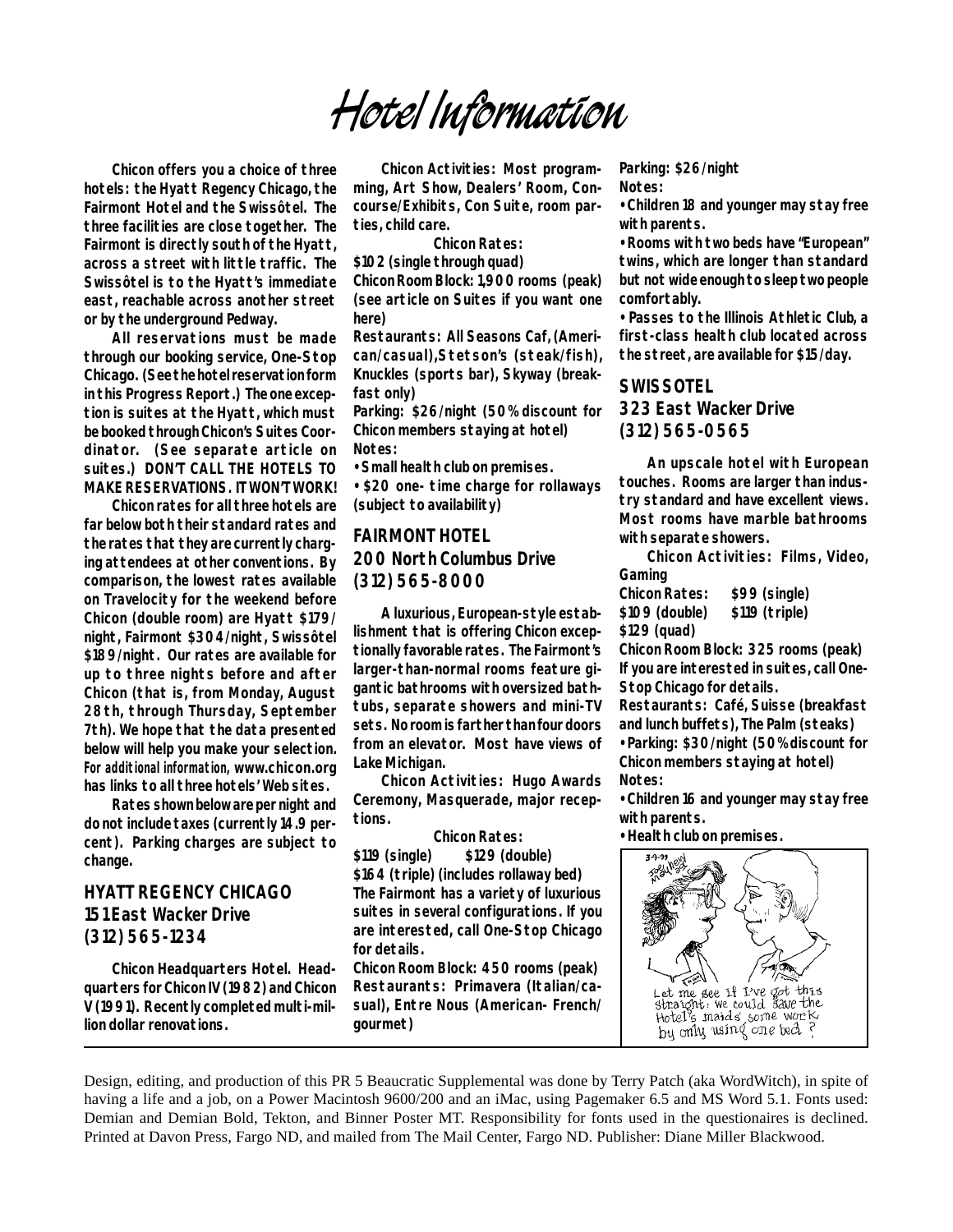|                                           |                                                 | Chicon 2000                                         |  |
|-------------------------------------------|-------------------------------------------------|-----------------------------------------------------|--|
|                                           |                                                 | <b>AUGUST 31 - SEPTEMBER 4, 2000</b>                |  |
|                                           |                                                 | <b>RESERVATION DEADLINE: August 3, 2000</b>         |  |
| Return to -                               |                                                 | <b>ONE-STOP CHICAGO</b>                             |  |
|                                           | P. O. Box 825                                   |                                                     |  |
|                                           |                                                 | Deerfield, Illinois 60015-0825                      |  |
|                                           | Phone:                                          | (800) 424-5248 (U.S., Canada)                       |  |
|                                           |                                                 | +1 847 940-2152 (Rest of World)                     |  |
|                                           |                                                 | (8:00 a.m. - 5:00 p.m. Central Time)                |  |
|                                           | Fax:                                            | (800) 521-6017 (U.S., Canada)                       |  |
| The 58th World Science Fiction Convention |                                                 | +1 847 940-2386 (Rest of World)<br>(24 hours a day) |  |
|                                           |                                                 | On-line: www.chicon.org/hotel                       |  |
|                                           |                                                 |                                                     |  |
| <b>Name</b>                               |                                                 |                                                     |  |
| <b>Address</b>                            |                                                 |                                                     |  |
| City                                      |                                                 | <b>State/Province</b>                               |  |
| Country                                   |                                                 | <b>ZIP/Postal Code</b>                              |  |
|                                           |                                                 |                                                     |  |
| Telephone (Day)                           | <u> 1960 - Andrea Andrews, amerikansk polit</u> | <b>Fax Number</b>                                   |  |
| E-Mail                                    |                                                 |                                                     |  |
|                                           |                                                 |                                                     |  |

 $\overline{\phantom{a}}$  $\overline{\phantom{a}}$ 

### Hotel Selections ("1" for first choice, "2" for second, "3" for third)<br>Check type of room desired. Rates are per night and do not include tax (currently 14.9%).

|        | Check type of footh agsireal nates are per mant and do not melade tax (carrently |                 |                       |                                |                  | $1 - 1.3701$    |
|--------|----------------------------------------------------------------------------------|-----------------|-----------------------|--------------------------------|------------------|-----------------|
| Choice | Hotel                                                                            | adult           | 2 adults<br>$(1$ bed) | 2 adults<br>$(2 \text{ beds})$ | 3 adults         | 4 adults        |
|        | <b>Hyatt Regency Chicago</b>                                                     | $\Box$ \$102    | $\square$ \$102       | $\square$ \$102                | $\square$ \$102  | $\square$ \$102 |
|        | <b>Fairmont Hotel</b>                                                            | $\square$ \$119 | $\square$ \$129       | $\square$ \$129                | $\square$ \$164* | N/A             |
|        | Swissôtel                                                                        | 99\$ ⊡          | $\square$ \$109       | $\Box$ \$109                   | $\square$ \$119  | $\square$ \$129 |

All Hyatt suite requests must be submitted directly to Chicon. See other side of form.<br>For information about suites at other hotels, call One-Stop Chicago.<br>Fairmont triple has king/queen bed and rollaway.

|                  | <b>Special Requests:</b><br>(Check all that apply) | □ Non-smoking<br>$\Box$ Handicapped<br>(Describe below)                            | $\Box$ Quiet floor<br>$\Box$ Low Floor                                                                                                                          | $\Box$ Party floor<br>(Hyatt only)                                               |
|------------------|----------------------------------------------------|------------------------------------------------------------------------------------|-----------------------------------------------------------------------------------------------------------------------------------------------------------------|----------------------------------------------------------------------------------|
|                  | Arrival Date __________________                    |                                                                                    | Departure Date ________________                                                                                                                                 |                                                                                  |
| any children.)   | (include names and ages of                         |                                                                                    |                                                                                                                                                                 |                                                                                  |
| $\Box$<br>$\Box$ |                                                    | (Payment must be in U.S. funds.)<br>Charge the \$120.00 deposit to my credit card: | $\square$ Diners Club $\square$ American Express $\square$ Visa $\square$ MasterCard $\square$ Discover                                                         | My check or money order for \$120.00 is enclosed, payable to "One-Stop Chicago". |
|                  | Cardholder's name                                  |                                                                                    |                                                                                                                                                                 |                                                                                  |
|                  | Cardholder's signature                             |                                                                                    |                                                                                                                                                                 |                                                                                  |
|                  |                                                    |                                                                                    | (Your card will be charged \$120.00 room deposit upon processing of this form.)<br>(Cancellations must be received at least 72 hours before scheduled arrival.) |                                                                                  |

See other side of form for important information.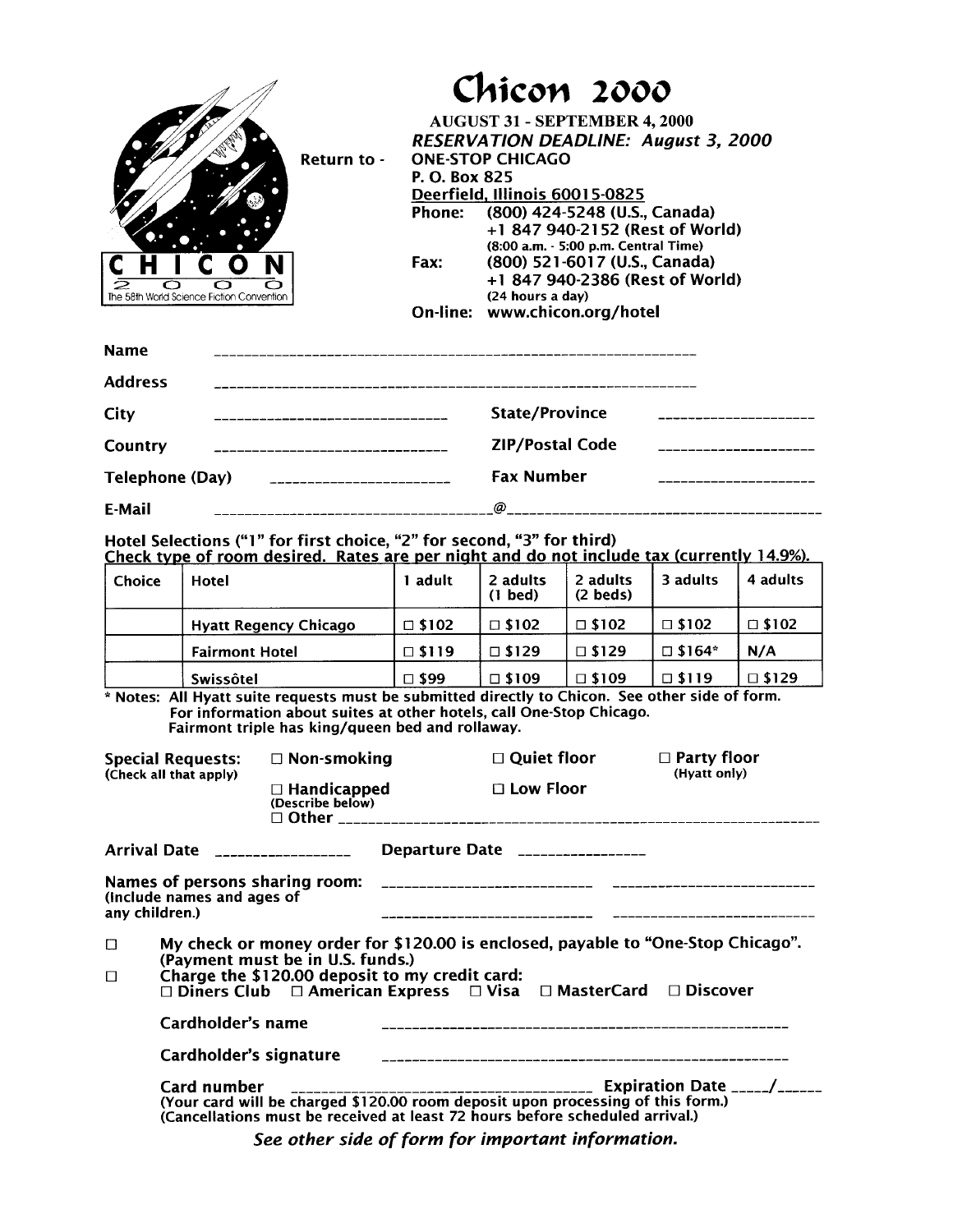### **IMPORTANT HOTEL INFORMATION** PLEASE READ BEFORE MAKING YOUR RESERVATION

- Chicon 2000 has selected One-Stop Chicago to handle all hotel reservations for the convention. To reserve your 1. room, you may call One-Stop Chicago, mail or fax the form on the other side of this page or make reservations on-line. Mailing address, phone and fax numbers and URL are shown on the other side of this form.
- One-Stop Chicago will accept reservations through August 3, 2000. On and after August 14, 2000, you may 2. call the hotels directly for changes or cancellations or to make reservations (if rooms are still available). Your chances of getting the room you want and your special requests are best if you reserve through One-Stop Chicago. Do not call the hotels before August 14, 2000. They cannot handle reservations directly until then.
- All room reservations require a \$120 deposit, to be paid in U.S. funds by check, money order or credit card.  $3.$ Please note that your credit card will be charged when you make your reservation. The deposit will be applied to your room bill. If your plans change, the deposit will be refunded, *provided that you cancel your room reser*vation at least 72 hours before your scheduled arrival.
- Suite reservations at the Hyatt Regency will be handled directly by Chicon. If you wish to reserve a suite, write 4. to Chicon 2000, Attention: Suites Coordinator, P. O. Box 642057, Chicago, Illinois 60664, or send e-mail to suites@chicon.org, or send a fax to (312) 946-3779 (no cover sheet required).
- Call One-Stop Chicago for suite rates at the Fairmont Hotel and Swissôtel. 5.
- Reservations may be canceled without penalty by calling or writing One-Stop Chicago through and including 6. August 3, 2000. Starting August 14, 2000, cancellations must be made by calling your hotel. If you cancel later than 72 hours before your scheduled arrival, your deposit will not be refunded.
- Every effort will be made to honor special requests, but their fulfillment depends upon availability. 7.
- Friends who would like to have rooms near each other should select a designation for their group (one of their 8. names will generally work best) and note it on the "Other" line under "Special Requests" (e. g., "Please place in Jane Jophan Group"). The hotels will try to honor group requests but cannot guarantee to do so.
- If you suffer a bona fide allergy to smoke, please note that fact on the "Other" line under "Special Requests". 9.
- Room parties are permitted *only* at the Hyatt Regency Chicago. Please don't ask for party space elsewhere. 10.
- A triple room at the Fairmont consists of one king or queen-size bed plus a rollaway. 11.
- The Hyatt has a limited number of rollaways that will be supplied, subject to availability, for a one-time charge  $12.$ of \$20.00. Ask One-Stop Chicago about cribs at all hotels and rollaways at the Swissôtel.
- One-Stop Chicago will confirm your reservation within three business days. Confirmation will be sent by e-mail 13. (if you furnish an e-mail address) and also by mail or fax. You will not receive a confirmation from your hotel.
- If you have room needs that aren't covered by the form, call One-Stop Chicago and ask. They will do their 14. best to accommodate you.

Affix Stamp Here

**One-Stop Chicago<br>P. O. Box 825** Deerfield, Illinois 60015-0825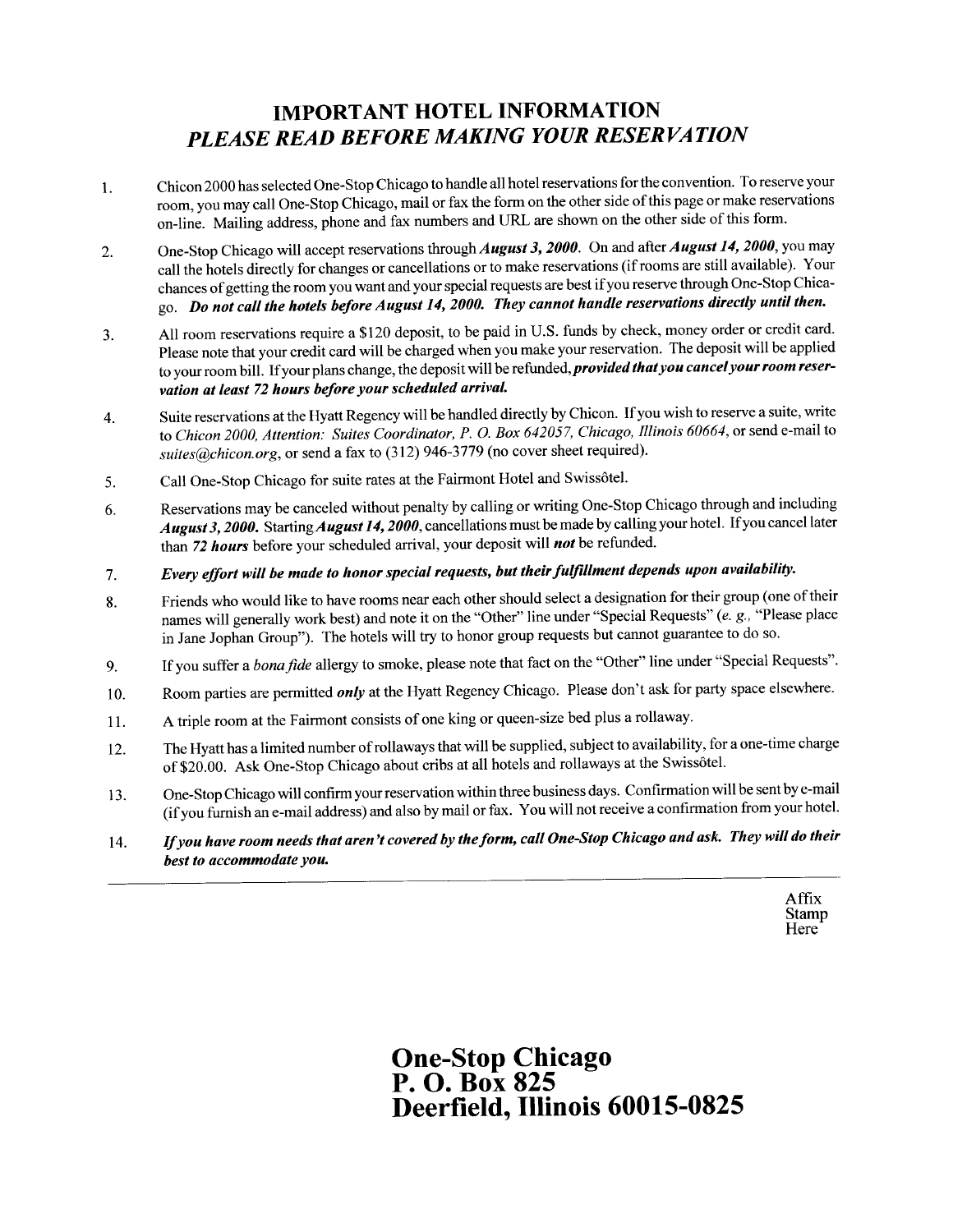### **Student Science Fiction and Fantasy Contest**

#### Sponsored by

#### Chicon 2000, the 58th World Science Fiction Convention and Baltimore Worldcon 1998, Inc.

Science fiction and fantasy expand horizons and open new worlds for its readers. The stories it tells can take us to the farthest reaches of the universe, explore some new facet of the world around us, or take us to a magical realm.... Science fiction and fantasy aren't limited to the written word. Science fiction and fantasy art can illustrate a story or tell one of its own.... Science fiction is grounded in science fact. The science of today, whether it is John Glenn returning to space with NASA or the cloning of Dolly in Scotland, can serve as the basis for science fiction stories.

Chicon 2000, the 58th World Science Fiction Convention, in conjunction with Baltimore Worldcon 1998, Inc., a section  $501(c)(3)$  charitable organization, are sponsoring a contest for the best short story with a science fiction or fantasy theme, the best science fiction or fantasy artwork, and the best science essay. This contest is open to all students in elementary school (5th grade and below), middle school (6th through 8th grade) and high school (9th through 12th grade). Each student may enter/win in any or all categories, but may only enter once in each of the categories.

The short story must be an original story with a science fiction or fantasy theme. It must be in English, typewritten using a standard business font and double spaced. It must be at least 5 pages long for students in elementary school, 10 pages long for students in middle school, and 15 pages long for students in high school. Entries will be judged on their originality and creativity, grammar and spelling, structure, character development, plot development, and the use of science fiction and fantasy elements.

The artwork must be an original work with a science fiction or fantasy theme, in either pencil, pen  $\&$  ink, pastels, charcoal, or paint. It must be a flat, two-dimensional piece that is mounted in a mat suitable for hanging, at least 5" by 7" and no more than 12" by 17". It may be an illustration of an existing story or an original idea. Entries will be judged on their originality and creativity, artistic technique, and the use of science fiction and fantasy elements.

The science essay must be a factual work including references. It must be in English, typewritten using a standard business font and double spaced. It must be at least 3 pages long for elementary school students, 6 pages for middle school students, and 9 pages for high school students. Entries will be judged on content, grammar and spelling, structure, and use of references.

Entries should be mailed to Student Science Fiction Contest, P.O. Box 314, Annapolis Junction, MD 20701, USA. Entries must be postmarked by March 31, 2000. Winners will be announced at a special ceremony honoring the contestants at Chicon 2000.

Up to 100 semi-finalists will receive a free one-day membership in Chicon 2000. All finalists will receive a commemorative T-shirt. The winners will receive a full attending membership in Chicon 2000. In addition, there will be other prizes for the contestants.

Chicon 2000 will be held in August 31 through September 4, 2000 in Chicago, Illinois. For more information, see their website at www.chicon.org. For more information about this contest or science fiction and fantasy, see www.bucconeer.worldcon.org/contest/index.htm.

> "World Science Fiction Convention" and "North American Science Fiction Convention" are service marks of the World Science Fiction Society, an unincorporated literary society.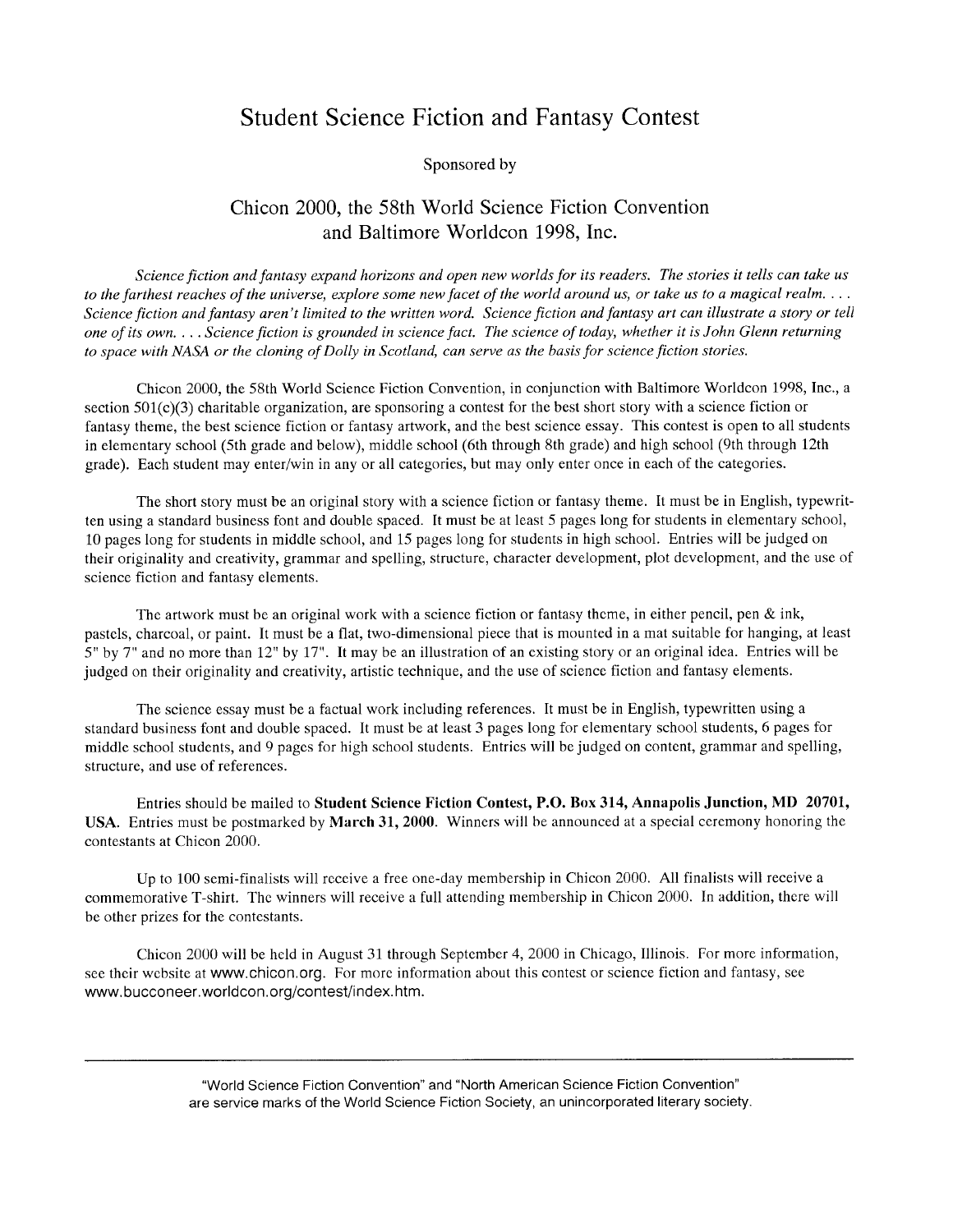| <b>Student Name</b>   | <u> 1989 - Johann Stoff, amerikansk politiker (* 1908)</u>                                                     |                                                                                                                       |  |
|-----------------------|----------------------------------------------------------------------------------------------------------------|-----------------------------------------------------------------------------------------------------------------------|--|
| <b>Address</b>        |                                                                                                                | the contract of the contract of the contract of the contract of the contract of the contract of the contract of       |  |
| <b>City, State</b>    |                                                                                                                | and the contract of the contract of the contract of the contract of the contract of the contract of the contract of   |  |
| <b>Postal Code</b>    |                                                                                                                | Country <u>Denominal</u> Phone <u>Denominal</u> Phone <u>Denominal</u> Phone 2014                                     |  |
| E-mail                |                                                                                                                |                                                                                                                       |  |
| Age                   | Grade T-Shirt Size                                                                                             |                                                                                                                       |  |
| <b>Teacher</b>        | a sa bandar da sa bailtean an t-aistean an t-aistean an t-aistean an t-aistean an t-aistean an t-aistean an t- |                                                                                                                       |  |
| <b>School</b>         |                                                                                                                | <u> 1989 - Jan Samuel Barbara, martin a shekara ta 1989 - An tsa a shekara ta 1989 - An tsa a shekara ta 1989 - A</u> |  |
| <b>School Address</b> |                                                                                                                |                                                                                                                       |  |
|                       |                                                                                                                | ,我们就会在这里的时候,我们就会在这里,我们就会在这里,我们就会在这里,我们就会在这里,我们就会在这里,我们就会在这里,我们就会在这里,我们就会在这里,我们就会                                      |  |
|                       |                                                                                                                |                                                                                                                       |  |
|                       |                                                                                                                |                                                                                                                       |  |
| <b>Title</b>          |                                                                                                                |                                                                                                                       |  |

### **Student Science Fiction and Fantasy Contest Entry Form**

All entries become the property of Baltimore Worldcon 1998, Inc. They may be displayed at science fiction conventions and Baltimore Worldcon 1998, Inc. may publish some or all of the entries.

I hereby give permission to participate in the **Student Science Fiction Contest.** 

Signature of parent or legal guardian

"World Science Fiction Convention" and "North American Science Fiction Convention" are service marks of the World Science Fiction Society, an unincorporated literary society.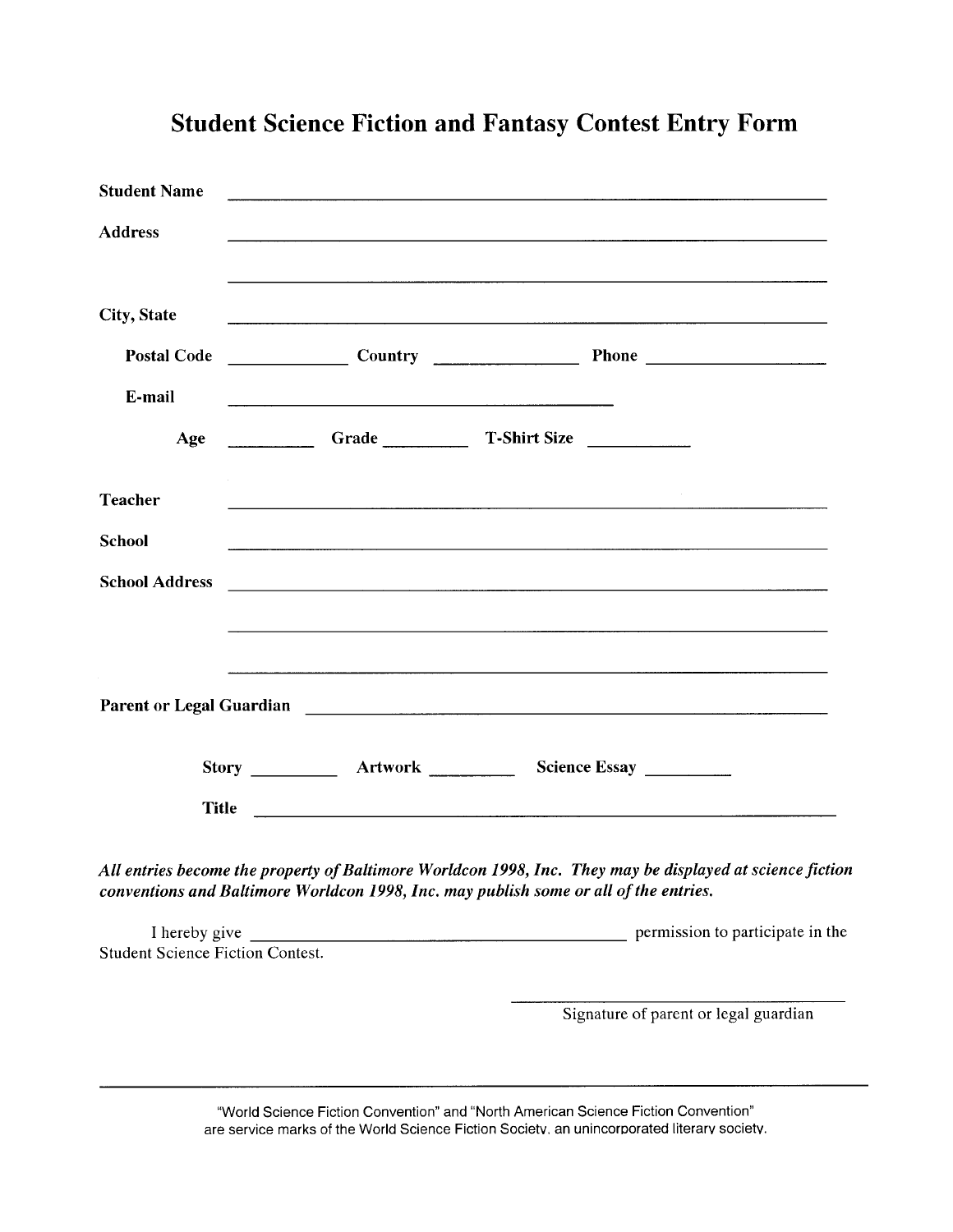

Please return forms to:

Chicon 2000 Hugo Awards Post Office Box 3407 Merrifield, VA 22116-3407 **USA** 

 $+1-312-946-3779$  (fax)

By March 31, 2000

The 47<sup>th</sup> annual Science Fiction Achievement Awards for science fiction or fantasy works premièred during 1999 and John W. Campbell Award for best new writer will be selected by members of the World Science Fiction Society and presented at a formal ceremony during Chicon 2000. To learn more about the Hugo Awards and this year's Worldcon, please visit our web site or contact us through our postal or e-mail addresses.

> Chicon 2000 August 31st - September 4th, 2000 Hyatt Regency Chicago \* Chicago, Illinois USA

P.O. Box 642057, Chicago, IL 60664 USA http://www.chicon.org \* chi2000@chicon.org

"The Hoard" @ 1999 by L.W. Perkins used by permission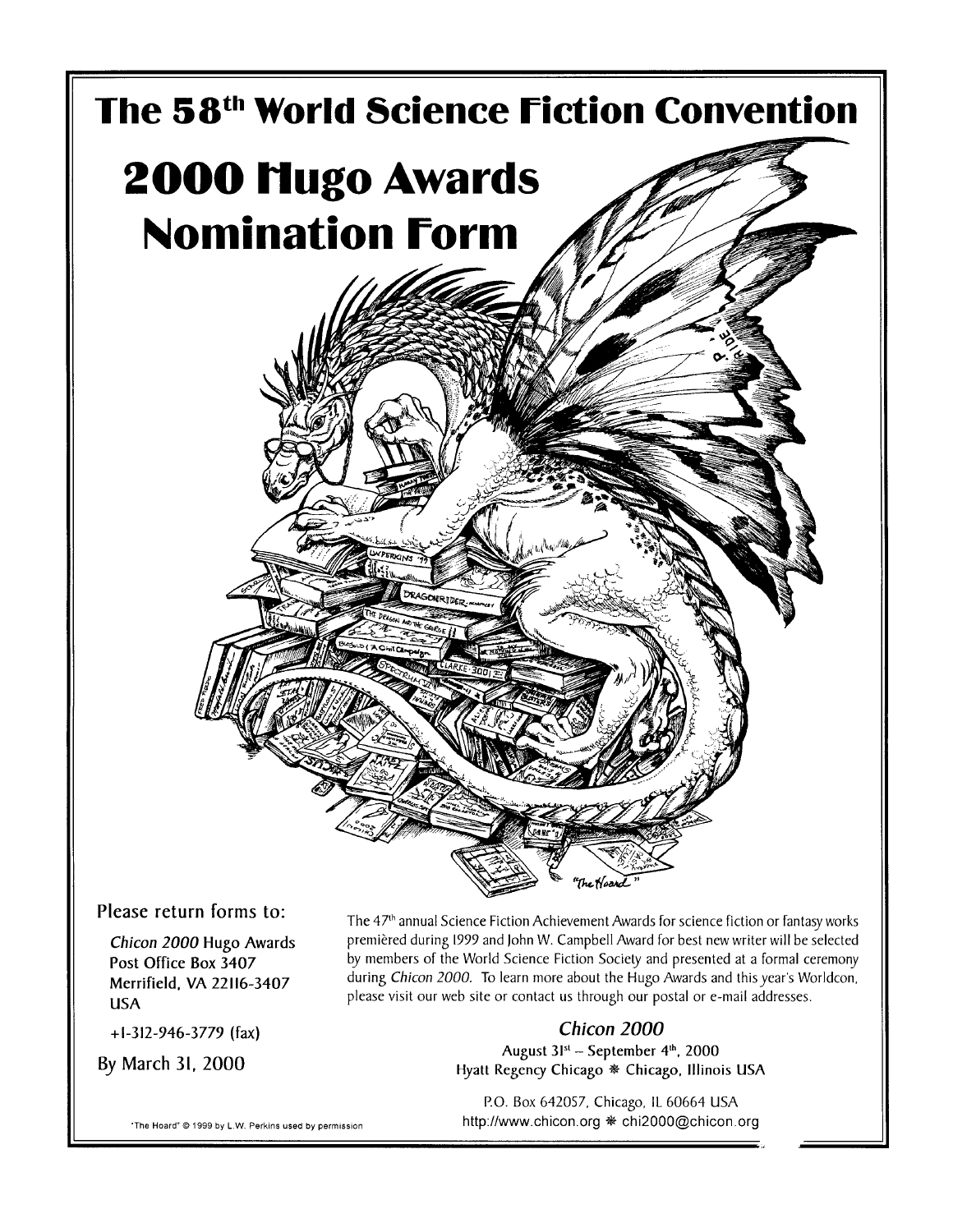#### **How to Nominate**

Works published in 1999 are eligible for the Hugo Awards being awarded in 2000. Books are considered to have been published on the publication date, which usually appears with the copyright information on the back of the title page. If there is no stated publication date, the copyright date will be used instead. A dated periodical is considered to have been published on the cover date, regardless of when it was placed on sale or copyrighted. Serialized stories or dramatic presentations are eligible in the year in which the last installment appears. A work originally appearing in a language other than English is eligible both in the year of its original appearance and in the year in which it first appears in English translation.

You may nominate up to five choices in each category. However, you are permitted (and even encouraged) to make fewer nominations or none at all  $-$  if you are not familiar with a category. This is not a preferential-type ballot. The nominations are equally weighted, therefore the order in which you list them has no effect on the outcome.

#### Article III of the WSFS Constitution - Hugo Awards

#### Section 3.1: Introduction.

Selection of the Hugo Awards shall be made as provided in this Article

#### Section 3.2: General.

3.2.1: Unless otherwise specified, Hugo Awards are given for work in the field of science fiction or fantasy appearing for the first time during the previous calendar year

- 3.2.2: A work originally appearing in a language other than English shall also be eligible for the year in which it is first issued in English translation. A work, once it has appeared in English, may thus be eligible only once.
- 3.2.3: Publication date, or cover date in the case of a dated periodical, takes precedence over copyright date.
- 3.2.4: Works appearing in a series are eligible as individual works, but the series as a whole is not eligible. However, a work appearing in a number of parts shall be eligible for the year of the final part.
- 3.2.5: In the written fiction categories, an author may withdraw a version of a work from consideration if the author feels that the version is not representative of what that author wrote.

3.2.6: The Worldcon Committee may relocate a story into a more appropriate category if it feels that it is necessary, provided that the length of the story is within the lesser of five thousand (5,000) words or twenty percent (20%) of the new category limits.

3.2.7: The Worldcon Committee is responsible for all matters concerning the Awards

#### Section 3.3: Categories.

3.3.1: Best Novel. A science fiction or fantasy story of forty thousand (40,000) words or more

3.3.2: Best Novella. A science fiction or fantasy story of between seventeen thousand five hundred (17,500) and forty thousand (40,000) words.

3.3.3: Best Novelette. A science fiction or fantasy story of between seven thousand five hundred (7,500) and seventeen thousand five hundred (17,500) words

3,3.4; Best Short Story. A science fiction or fantasy story of less than seven thousand five hundred (7.500) words

3.3.5: Best Related Book. Any work whose subject is related to the field of science fiction, fantasy, or random, appearing for the first time in book form during the previous calendar year, and which is either nonfiction or, if fictional, is noteworthy primarily for aspects other than the fictional text.

3.3.6: Best Dramatic Presentation. Any production in any medium of dramatized science fiction, fantasy or related subjects which has been publicly presented for the first time in its present dramatic form during the previous calendar vear

3.3.7: Best Professional Editor. The editor of any professional publication devoted primarily to science fiction or fantasy during the previous calendar year. A professional publication is one which had an average press run of at least ten thousand (10,000) copies per issue.

3.3.8: Best Professional Artist. An illustrator whose work has appeared in a professional publication in the field of science fiction or fantasy during the previous calendar year.

3.3.9: Best Semiprozine. Any generally available non-professional publication devoted to science fiction or fantasy which by the close of the previous calendar year has published four (4) or more issues, at least one (1) of which appeared in the previous calendar year, and which in the previous calendar year met at least two (2) of the following criteria

1. had an average press run of at least one thousand (1,000) copies per issue,

- 2. paid its contributors and/or staff in other than copies of the publication,
- 3. provided at least half the income of any one person,
- 4. had at least fifteen percent (15%) of its total space occupied by advertising.
- 5. announced itself to be a semiprozine.

3.3.10: Best Fanzine. Any generally available non-professional publication devoted to science fiction, fantasy, or related subjects which by the close of the previous calendar year has published four (4) or more issues, at least one (1) of which appeared in the previous calendar year, and which does not qualify as a semiprozine

3.3.11: Best Fan Writer. Any person whose writing has appeared in semiprozines or fanzines or in generally available electronic media during the previous calendar year.

3.3.12: Best Fan Artist. An artist or cartoonist whose work has appeared through publication in semiprozines or fanzines or through other public display during the previous calendar year. Any person whose name appears on the final Hugo Awards ballot for a given year under the Professional Artist category shall not be eligible in the Fan Artist category for that year

3.3.13: Additional Category. Not more than one special category may be created by the current Worldcon Committee with nomination and voting to be the same as for the permanent categories. The Worldcon Committee is not required to create any such category; such action by a Worldcon Committee should be under exceptional circumstances only, and the special category created by one Worldcon Committee shall not be binding on following Committees. Awards created under this paragraph shall be considered to be Hugo Awards

#### Section 3.4: Extended Eligibility.

In the event that a potential Hugo Award nominee receives extremely limited distribution in the year of its first publication or presentation, its eligibility may be extended for an additional year by a three-fourths (3/4) vote of the intervening Business Meeting of WSFS

#### Section 3.5: Name and Design.

The Hugo Award shall continue to be standardized on the rocket ship design of Jack McK night and Ben Jason Each Worldcon Committee may select its own choice of base design. The name (Hugo Award) and the design shall not be extended to any other award

"No Award" will appear automatically in every category on the final ballot - there is no need to include it on this nomination form.

Please include source information when possible. While this is not mandatory, it does make it easier to identify what you are nominating.

The five top nominees in each category (more in case of ties, fewer if not many nominations are cast in that category) will appear on the final Hugo Awards ballot, which will be distributed with Chicon 2000's Progress Report Six (scheduled for publication in April 2000). Only members of *Chicon 2000* will be eligible to vote on the final ballot.

Nomination forms must be received by March 31, 2000 to ensure that they will be counted. Please do not mail your nomination form to the Chicago postal address. Forms may be faxed to  $+1-312-946-3779$ .

We will not process your nominations if you do not fill out the required eligibility section on the next page.

Questions may be addressed to hugos@chicon.org or the Hugo postal address. Additional information will be posted on the Hugo Awards page located on the Chicon 2000 web site at http://www.chicon.org.

#### Section 3.6: "No Award".

At the discretion of an individual Worldcon Committee, if the lack of nominations or final votes in a specific category shows a marked lack of interest in that category on the part of the voters, the Award in that category shall be cancelled for that year

#### **Section 3.7: Nominations.**

3.7.1: The Worldcon Committee shall conduct a poll to select the nominees for the final Award voting. Each member of either the administering or the immediately preceding Worldcon as of January 31 of the current calendar year shall be allowed to make up to five (5) equally weighted nominations in every category 3.7.2: The Committee shall include with each nomination ballot a copy of Article III of the WSFS Constitution.

3.7.3: Nominations shall be solicited only for the Hugo Awards and the John W. Campbell Award for Best New Writer

#### **Section 3.8: Tallying of Nominations.**

3.8.1: Except as provided below, the final Award ballots shall list in each category the five eligible nominees receiving the most nominations. If there is a tie including fifth place, all the tied eligible nominees shall be listed

3.8.2: The Worldcon Committee shall determine the eligibility of nominees and assignment to the proper category of nominees nominated in more than one category

3.8.3: Any nominations for "No Award" shall be disregarded.

3.8.4: If a nominee appears on a nomination ballot more than once in any one category, only one nomination shall be counted in that category.

3.8.5: No nominee shall appear on the final Award ballot if it received fewer nominations than five percent (5%) of the number of ballots listing one or more nominations in that category, except that the first three eligible nominees, including any ties, shall always be listed.

#### Section 3.9: Notification and Acceptance.

Worldcon Committees shall use reasonable efforts to notify the nominees, or in the case of deceased or incapacitated persons, their heirs, assigns, or legal guardians, in each category prior to the release of such information. Each nominee shall be asked at that time to either accept or decline the nomination. If the nominee declines nomination, that nominee shall not appear on the final ballot.

#### Section 3.10: Voting.

3.10.1: Final Award voting shall be by mail, with ballots sent only to WSFS members. Final Award ballots shall include name, signature, address, and membership-number spaces to be filled in by the voter 3.10.2: Final Award ballots shall list only the Hugo Awards and the John W. Campbell Award for Best New Writer

3.10.3: "No Award" shall be listed in each category of Hugo Award on the final ballot.

3.10.4: The Committee shall, on or with the final ballot, designate, for each nominee in the printed fiction categories, one or more books, anthologies, or magazines in which the nominee appeared (including the book publisher or magazine issue date(s)).

3.10.5: Voters shall indicate the order of their preference for the nominees in each category

#### Section 3.11: Tallying of Votes.

3.11.1; In each category, votes shall first be tallied by the voter's first choices. If no majority is then obtained, the nominee who places last in the initial tallying shall be eliminated and the ballots listing it as first choice shall be redistributed on the basis of those ballots' second choices. This process shall be repeated until a majority-vote winner is obtained.

3.11.2: No Award shall be given whenever the total number of valid ballots cast for a specific category (excluding those cast for "No Award" in first place) is less than twenty-five percent (25%) of the total number of final Award ballots received.

3.11.3: After a tentative winner is determined then unless "No Award" shall be the winner the following additional test shall be made. If the number of ballots preferring "No Award" to the tentative winner is greater than the number of ballots preferring the tentative winner to "No Award", then "No Award" shall be declared the winner of the election.

3.11.4: The complete numerical vote totals, including all preliminary tallies for first, second, ... places, shall be made public by the Worldcon Committee within ninety (90) days after the Worldcon. During the same period the nomination voting totals shall also be published, including in each category the vote counts for at least the fifteen highest vote-getters and any other candidate receiving a number of votes equal to at least five percent (5%) of the nomination ballots cast in that category

#### Section 3.12: Exclusions.

No member of the current Worldcon Committee nor any publications closely connected with a member of the Committee shall be eligible for an Award. However, should the Committee delegate all authority under this Article to a Subcommittee whose decisions are irrevocable by the Worldcon Committee, then this exclusion shall apply to members of the Subcommittee only.

#### Section 3.13: Retrospective Hugos.

A Worldcon held 50, 75, or 100 years after a Worldcon at which no Hugos were presented may conduct nominations and elections for Hugos which would have been presented at that previous Worldcon. Procedures shall be as for the current Hugos. Categories receiving insufficient numbers of nominations may be dropped. Once retrospective Hugos have been awarded for a Worldcon, no other Worldcon shall present retrospective Hugos for that Worldcon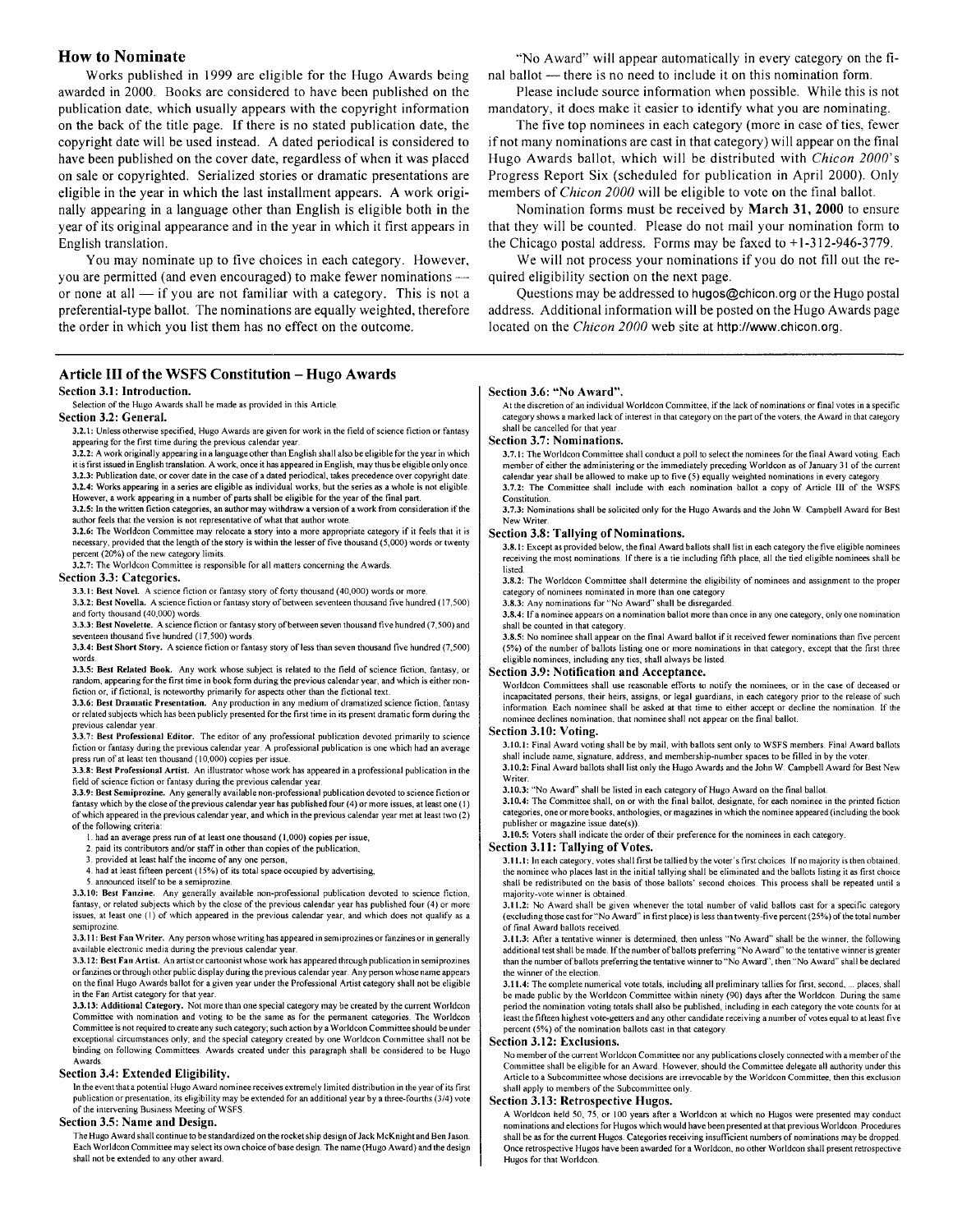| <b>Eligibility to Nominate (mandatory information)</b>                                                                               | Please check one:                                                                                                                                                                                                                                                                                                                                                                                                                                                           |
|--------------------------------------------------------------------------------------------------------------------------------------|-----------------------------------------------------------------------------------------------------------------------------------------------------------------------------------------------------------------------------------------------------------------------------------------------------------------------------------------------------------------------------------------------------------------------------------------------------------------------------|
| Please type or print clearly<br>(we cannot process illegible forms)                                                                  | [ ] I am a supporting or attending member of Chicon 2000; my<br>membership number is ______________ (located on mailing label)                                                                                                                                                                                                                                                                                                                                              |
| Name<br>Address<br>and the second control of the second company of the second control of the second control of the second control of | I was a supporting or attending member of Aussiecon Three; my<br>$\Box$<br>membership number was ___________                                                                                                                                                                                                                                                                                                                                                                |
|                                                                                                                                      | [] I wish to purchase a Chicon 2000 membership                                                                                                                                                                                                                                                                                                                                                                                                                              |
|                                                                                                                                      |                                                                                                                                                                                                                                                                                                                                                                                                                                                                             |
|                                                                                                                                      | If you are not a Chicon 2000 member (nor a past member of<br>Aussiecon Three) and wish to make nominations for the 2000 Hugo<br>Awards, you must purchase a Chicon 2000 membership before<br>January 31, 2000 (Article III, Section 3.7.1 of the WSFS Constitution).                                                                                                                                                                                                        |
| <b>Chicon 2000 Hugo Awards</b><br>P.O. Box 3407<br><b>Merrifield, VA 22116-3407</b><br><b>USA</b>                                    | [ ] \$150 US (attending) [ ] \$40 US (supporting)<br>[ ] My check or money order is enclosed.<br>[ ] Charge my credit card: [ ] VISA [ ] MasterCard                                                                                                                                                                                                                                                                                                                         |
|                                                                                                                                      | Name $\frac{1}{\sqrt{1-\frac{1}{2}}\cdot\sqrt{1-\frac{1}{2}}\cdot\sqrt{1-\frac{1}{2}}\cdot\sqrt{1-\frac{1}{2}}\cdot\sqrt{1-\frac{1}{2}}\cdot\sqrt{1-\frac{1}{2}}\cdot\sqrt{1-\frac{1}{2}}\cdot\sqrt{1-\frac{1}{2}}\cdot\sqrt{1-\frac{1}{2}}\cdot\sqrt{1-\frac{1}{2}}\cdot\sqrt{1-\frac{1}{2}}\cdot\sqrt{1-\frac{1}{2}}\cdot\sqrt{1-\frac{1}{2}}\cdot\sqrt{1-\frac{1}{2}}\cdot\sqrt{1-\frac{1}{2}}\cdot\sqrt{1-\frac{1}{2}}\cdot\sqrt$<br>(as it appears on the credit card) |
| $+1-312-946-3779$ (fax)                                                                                                              |                                                                                                                                                                                                                                                                                                                                                                                                                                                                             |
| Nominations must be received by March 31, 2000                                                                                       | Expiration Date                                                                                                                                                                                                                                                                                                                                                                                                                                                             |
| <b>Best Novel</b> A science fiction or fantasy story of 40,000 words or more that appeared for the first time in 1999.               |                                                                                                                                                                                                                                                                                                                                                                                                                                                                             |
|                                                                                                                                      | Author & Title <b>Contract Contract Contract Contract Contract Contract Contract Contract Contract Contract Contract Contract Contract Contract Contract Contract Contract Contract Contract Contract Contract Contract Contract</b>                                                                                                                                                                                                                                        |
|                                                                                                                                      |                                                                                                                                                                                                                                                                                                                                                                                                                                                                             |
|                                                                                                                                      |                                                                                                                                                                                                                                                                                                                                                                                                                                                                             |
|                                                                                                                                      |                                                                                                                                                                                                                                                                                                                                                                                                                                                                             |
|                                                                                                                                      | Author & Title Publisher Publisher Publisher Publisher Publisher Publisher Publisher Publisher Publisher Publisher Publisher Publisher Publisher Publisher Publisher Publisher Publisher Publisher Publisher Publisher Publish                                                                                                                                                                                                                                              |
| Best Novella A science fiction or fantasy story between 17,500 and 40,000 words that appeared for the first time in 1999.            |                                                                                                                                                                                                                                                                                                                                                                                                                                                                             |
|                                                                                                                                      |                                                                                                                                                                                                                                                                                                                                                                                                                                                                             |
|                                                                                                                                      |                                                                                                                                                                                                                                                                                                                                                                                                                                                                             |
|                                                                                                                                      | Where Published North States and States and States and States and States and States and States and States and States and States and States and States and States and States and States and States and States and States and St                                                                                                                                                                                                                                              |
| Author & Title                                                                                                                       |                                                                                                                                                                                                                                                                                                                                                                                                                                                                             |

| <b>Best Novelette</b> A science fiction or fantasy story between 7,500 and 17,500 words that appeared for the first time in 1999. |  |
|-----------------------------------------------------------------------------------------------------------------------------------|--|
|-----------------------------------------------------------------------------------------------------------------------------------|--|

Author & Title

| Author & Title | Where Published        |
|----------------|------------------------|
| Author & Title | <b>Where Published</b> |
| Author & Title | Where Published        |
| Author & Title | Where Published        |
| Author & Title | Where Published        |
|                |                        |

 $\qquad \qquad \textit{Where Published}\qquad \qquad \textit{________}$ 

Best Short Story A science fiction or fantasy story of less than 7,500 words that appeared for the first time in 1999.

| Author & Title | Where Published        |
|----------------|------------------------|
| Author & Title | Where Published        |
| Author & Title | Where Published        |
| Author & Title | Where Published        |
| Author & Title | <b>Where Published</b> |
|                |                        |

Reproduction and distribution of this form is permitted and encouraged, provided that it is reproduced verbatim (including instructions), with no additional material other than the name of the person or organization responsible for the reproduction.

"World Science Fiction Society", "WSFS", "World Science Fiction Convention", "Worldcon", "NASFiC", and "Hugo Award" are registered service marks of the World Science Fiction Society, an unincorporated literary society.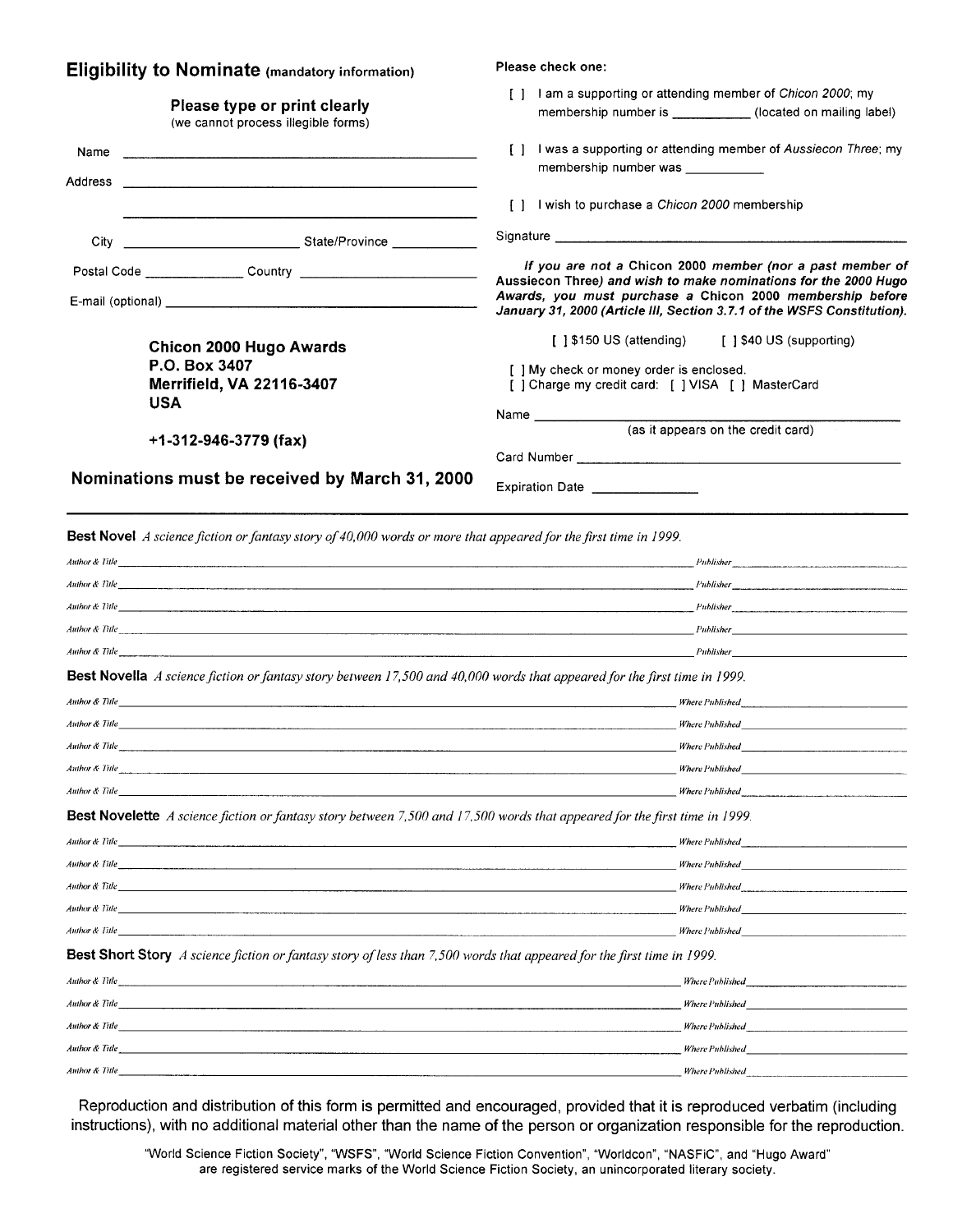Best Related Book Any work whose subject is related to the field of science fiction, fantasy, or fandom, appearing for the first time in book form in 1999 and which is either non-fiction or, if fictional, is noteworthy primarily for aspects other than the fictional text. (Formerly "Best Non-Fiction Book")

| Author/Editor & Title                                                                                                                    | Publisher |
|------------------------------------------------------------------------------------------------------------------------------------------|-----------|
| Author/Editor & Title<br>A dealer with the company of the company                                                                        | Publisher |
| Author/Editor & Title                                                                                                                    | Publisher |
| Author/Editor & Title                                                                                                                    | Publisher |
| Author/Editor & Title<br>The contract of the contract of the contract of the contract of the contract of the contract of the contract of | Publisher |

Best Dramatic Presentation A production, in any medium, of dramatized science fiction or fantasy that was publicly presented in its present dramatic form for the first time in 1999. Individual episodes or programs in a series are eligible, but the series as a whole is not; however, a sequence of installments constituting a single dramatic unit may be considered as a single program.

| Title | <b>Studio/Series</b>      |
|-------|---------------------------|
| Title | <b>Studio/Series</b>      |
| Title | <b>Studio/Series</b><br>. |
| Title | <b>Studio/Series</b>      |
| Title | <b>Studio/Series</b>      |

Author

**Best Professional Editor** The editor of a professional publication\* devoted primarily to science fiction or fantasy in 1999.

| Editor                                           | issues, at leas<br>a semiprozine   |
|--------------------------------------------------|------------------------------------|
| Editor<br>the control of the control of the con- | <i>Title</i> <b><i>Company</i></b> |
| Editor                                           |                                    |
| Editor                                           | Title                              |
|                                                  | Title                              |
| Editor                                           |                                    |

Best Professional Artist An artist or illustrator whose work appeared in a professional publication\* in the field of science fiction or fantasy in 1999.

| Artist/Illustrator |
|--------------------|
| Artist/Illustrator |
| Artist/Illustrator |
| Artist/Illustrator |
| Artist/Illustrator |

Best Semiprozine A generally available non-professional publication (average print run of fewer than 10,000 copies per issue) devoted to science fiction or fantasy which has published 4 or more issues, at least one of them in 1999, and met at least two of the following criteria in 1999:

1. Had an average press run of at least 1,000 copies per issue.

2. Paid its contributors or staff in other than copies of the publication.

<u> 1980 - Johann Barnett, fransk politiker (d. 1980)</u>

3. Provided at least half the income of any one person.

4. Had at least 15% of its total space occupied by advertising.

Title **Figure 2018** 

5. Announced itself to be a "semiprozine".

Title

Title

Title

 $Title_{-}$ 

Best Fanzine A generally available non-professional publication devoted to science fiction, fantasy or related subjects which has published 4 or more t one of which appeared in 1999, and which does not qualify as

| Title |  |  |  |
|-------|--|--|--|
| Title |  |  |  |
| Title |  |  |  |
| Title |  |  |  |
| Title |  |  |  |

Best Fan Writer A person whose writing has appeared in fanzines, semiprozines or in generally available electronic media in 1999.

 $Author$ **Author**  $A$ uthor $\_\_$ **Author** 

Best Fan Artist An artist or illustrator whose work has appeared in fanzines, semiprozines, or was publicly displayed in 1999.

| Artist/Illustrator                                                                                                                                                                                                                                                                                                                                      |                                                                                                                                                                                                                                      |  |  |
|---------------------------------------------------------------------------------------------------------------------------------------------------------------------------------------------------------------------------------------------------------------------------------------------------------------------------------------------------------|--------------------------------------------------------------------------------------------------------------------------------------------------------------------------------------------------------------------------------------|--|--|
| $Arlist/Illustrator$ $_{---}$ $_{---}$ $_{---}$ $_{---}$ $_{---}$ $_{---}$ $_{---}$ $_{---}$ $_{---}$ $_{---}$ $_{---}$ $_{---}$ $_{---}$ $_{---}$ $_{---}$ $_{---}$ $_{---}$ $_{---}$ $_{---}$ $_{---}$ $_{---}$ $_{---}$ $_{---}$ $_{---}$ $_{---}$ $_{---}$ $_{---}$ $_{---}$ $_{---}$ $_{---}$ $_{---}$ $_{---}$ $_{---}$ $_{---}$ $_{---}$ $_{---$ |                                                                                                                                                                                                                                      |  |  |
| Artist/Illustrator                                                                                                                                                                                                                                                                                                                                      | <u> 1986 - Jan Stein Harry Harry Harry Harry Harry Harry Harry Harry Harry Harry Harry Harry Harry Harry Harry Harry Harry Harry Harry Harry Harry Harry Harry Harry Harry Harry Harry Harry Harry Harry Harry Harry Harry Harry</u> |  |  |
| Artist/Illustrator                                                                                                                                                                                                                                                                                                                                      |                                                                                                                                                                                                                                      |  |  |
| Artist/Hlustrator                                                                                                                                                                                                                                                                                                                                       |                                                                                                                                                                                                                                      |  |  |

\* In this context, a "professional publication" is one that had an average press run of at least 10,000 copies per issue.

John W. Campbell Award (Not a Hugo Award — an award for best new science fiction writer, sponsored by Dell Magazines) A writer whose first work of science fiction or fantasy appeared during 1998 or 1999 in a professional publication.\* (Please note publications, if known.)

| Author  |                                    |
|---------|------------------------------------|
| Author  |                                    |
| Author  |                                    |
| Author  | __________________________________ |
| Authors |                                    |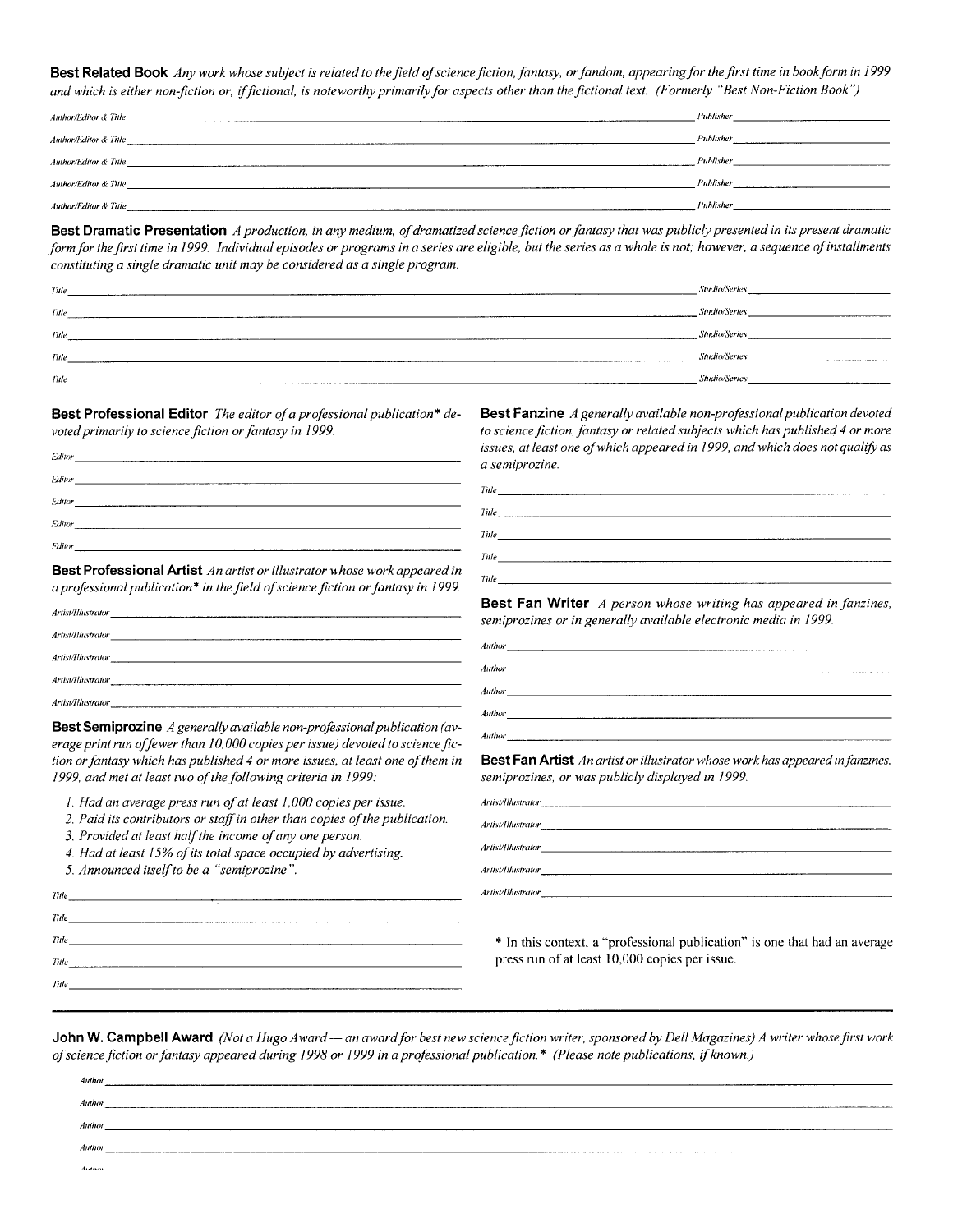# **Meet A Friend Form**

**On the other side of this page is a form to fill out if you want the convention to arrange for you to meet a new person at the convention. This is not a dating service. This is a way for people coming to the convention to meet someone they may have something in common with that they might have missed otherwise.**

**For example, you love Nepalese food and want dinner companions, or perhaps you are the only one you know who reads Alfred Bester and would like to talk to someone else who does too, or perhaps you live in North Dakota and would like to meet someone else, anyone else, who lives in North Dakota.**

**If you are interested, please fill out the form on the other side and return it by August 1, so we have time to process it.**

**There is a box by each category. Please rate what is important to you by putting a number (1 to 5) in the box. 1 being the most important. If there is one thing you really want us to focus on, put a big circle around the item. Some categories may not be important to you and you may want to skip them, however, the more information we get, the better match we might make.**

**Once you arrive at the convention and pick up your registration, go the Voodoo board. This is a board with all the members of the convention posted on it. This is where people go to see if someone has left them a message. If there is a pin next to your name, there is a message for you. Take the pin down and go the message box. That is where you will find the name of your matched friend. You can then leave them a message the same way to arrange a meeting.**

**The convention may schedule a time and place for all the 'friends' to meet at once, but this has not been arranged yet. Remember, there are no guarantees. There are no obligations. The convention is not responsible for you not liking the person or persons we match you with. They might not like you either. This is just another way for us to make your convention a fun and memorable time.**

Mail to: Chicon 2000, attn: Bonnie Jones, Exhibits dept. P. O. Box 642057 Chicago IL 60664 fax: 312-946-3779ITHOR 3-13-99

**This is not a dating service.**

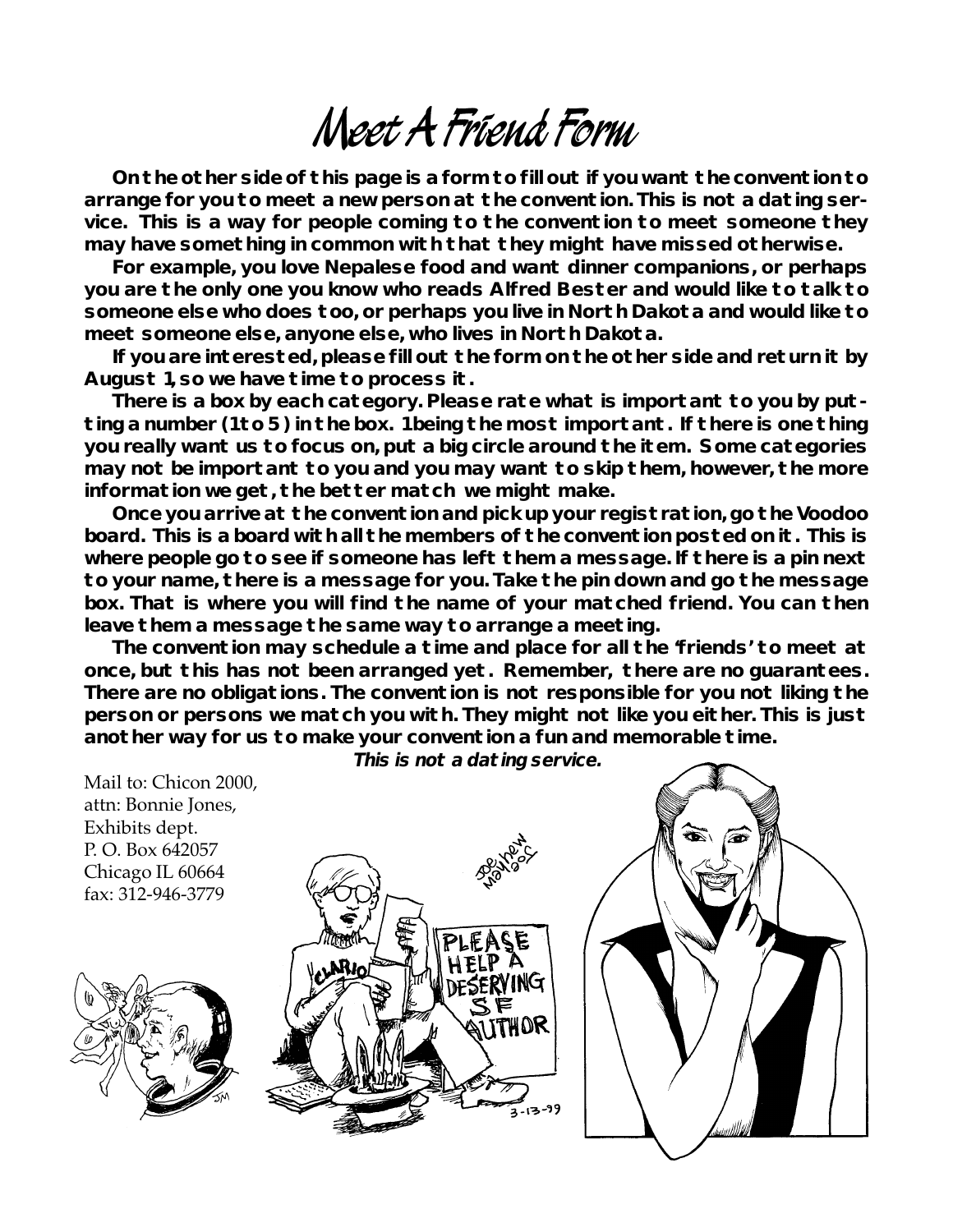## Meet A Friend Questionaire

|  | Badge No.              |  |  |  |  |
|--|------------------------|--|--|--|--|
|  |                        |  |  |  |  |
|  |                        |  |  |  |  |
|  |                        |  |  |  |  |
|  |                        |  |  |  |  |
|  |                        |  |  |  |  |
|  |                        |  |  |  |  |
|  |                        |  |  |  |  |
|  |                        |  |  |  |  |
|  | Your favorite era:     |  |  |  |  |
|  |                        |  |  |  |  |
|  |                        |  |  |  |  |
|  |                        |  |  |  |  |
|  |                        |  |  |  |  |
|  | Your favorite costume: |  |  |  |  |
|  |                        |  |  |  |  |
|  |                        |  |  |  |  |
|  |                        |  |  |  |  |
|  | Other:                 |  |  |  |  |
|  |                        |  |  |  |  |
|  |                        |  |  |  |  |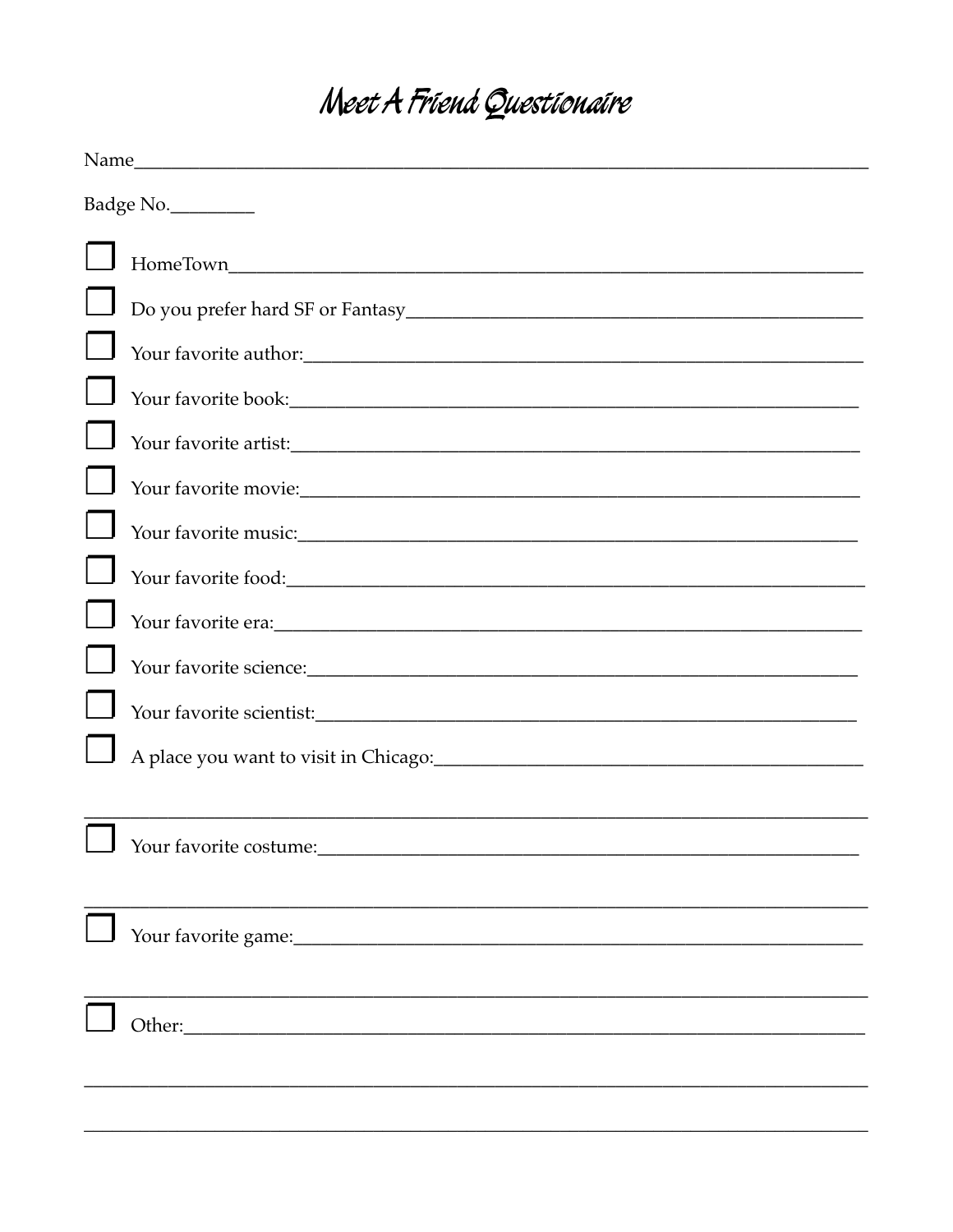# **Academic Track**

**Betty Hull ehull@harper.cc.il.us and Beverly Friend friend@oakton.edu are working on the programming for the Academic Track, and seeking ideas and participants. So far, the following topics have been suggested:**

**Beyond Harry Potter GOH Ben Bova State of Criticism Teaching (all levels, espcially online) Chicago SF history Writing manuals The Jazz Age and SF Explaining Fandom to the Academics Explaining Academia to the Fans What's wrong with Orwell Feminism Attending authors (Name the author/s): Chicago Critics (Name the critic/s):**

**We would also like to know if attendees would be interested in receiving Continuing Education Units for attending.**



# **Chicon 2000 Special Interest Group Space Allocation Request**

**This form requesting facilities for Special Interest Groups wishing to hold meetings or requiring function space at Chicon 2000 should be returned to the programming director to arrive no later than May 18, 2000. They should be mailed to Steven Silver, 3084 Antelope Springs Road, Northbrook, IL 60062-3343.**

| City:______________________State:____________Zip:____________                                                  |                                        |  |  |  |  |  |  |
|----------------------------------------------------------------------------------------------------------------|----------------------------------------|--|--|--|--|--|--|
|                                                                                                                |                                        |  |  |  |  |  |  |
| Circle Day(s) you would like to hold the meeting. Draw a<br>line through days when you can't hold the meeting. |                                        |  |  |  |  |  |  |
|                                                                                                                | Thursday Friday Saturday Sunday Monday |  |  |  |  |  |  |
| Preferred time of meeting:<br>Morning $\Box$ Afternoon $\Box$ Evening $\Box$ Night $\Box$                      |                                        |  |  |  |  |  |  |
| Length of meeting: __________                                                                                  |                                        |  |  |  |  |  |  |
| Estimated Attendence: ____________                                                                             |                                        |  |  |  |  |  |  |
| Special Equipment Requests (A/V equipment, etc.)                                                               |                                        |  |  |  |  |  |  |
|                                                                                                                |                                        |  |  |  |  |  |  |
|                                                                                                                |                                        |  |  |  |  |  |  |
| Description of meeting:                                                                                        |                                        |  |  |  |  |  |  |

**\_\_\_\_\_\_\_\_\_\_\_\_\_\_\_\_\_\_\_\_\_\_\_\_\_\_\_\_\_\_\_\_\_\_\_\_\_\_\_\_\_\_\_\_\_\_ \_\_\_\_\_\_\_\_\_\_\_\_\_\_\_\_\_\_\_\_\_\_\_\_\_\_\_\_\_\_\_\_\_\_\_\_\_\_\_\_\_\_\_\_\_\_ \_\_\_\_\_\_\_\_\_\_\_\_\_\_\_\_\_\_\_\_\_\_\_\_\_\_\_\_\_\_\_\_\_\_\_\_\_\_\_\_\_\_\_\_\_\_**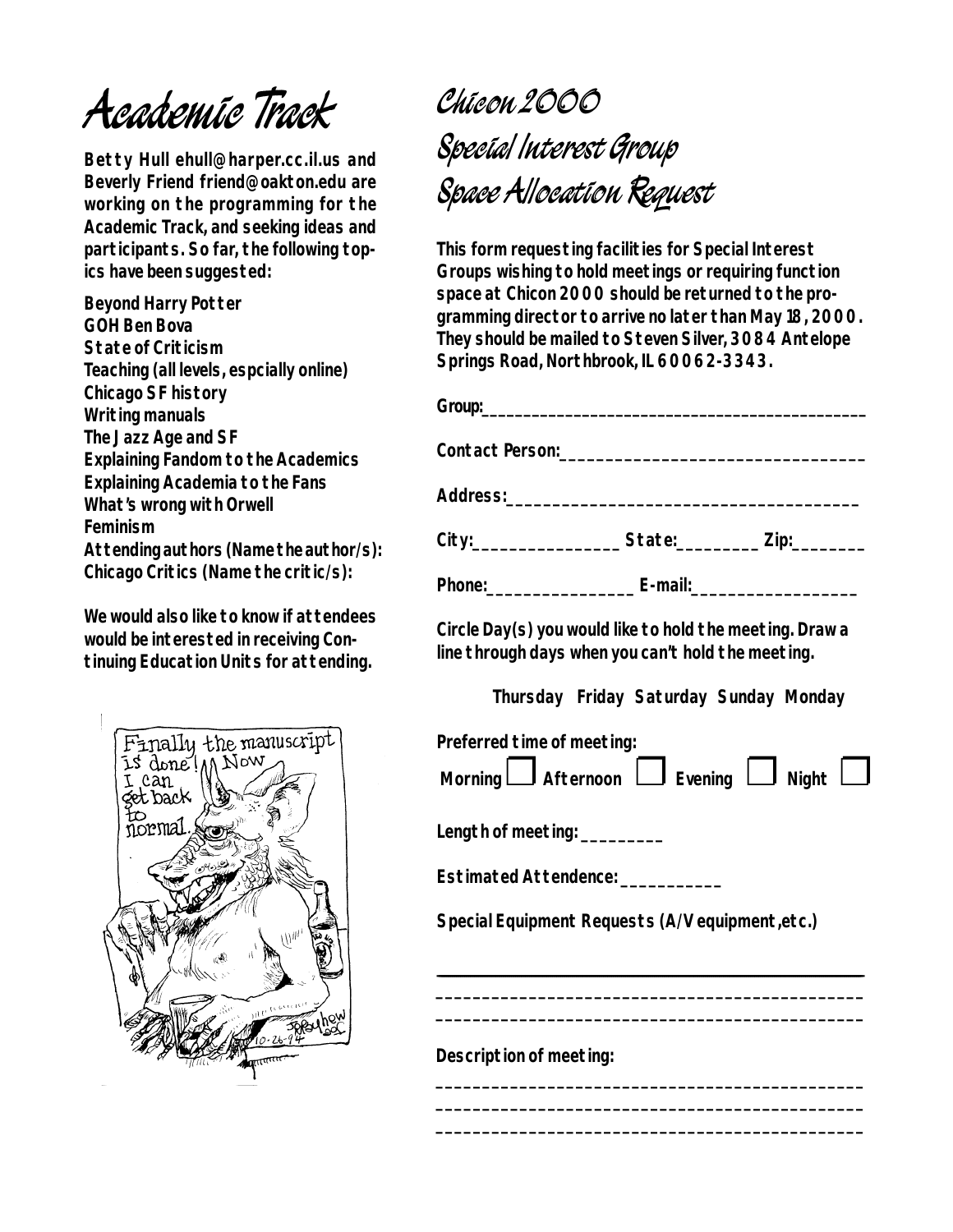**What You MUST Do**

### **by Randy Kaempen**

**• If you want child care, you MUST sign up in advance. State regulations limit the number of children per provider, so we must know how many providers to hire and we cannot overload them at the last minute.**

**• If you are handicapped and need to rent a scooter, you MUST let us know in advance. We need to reserve this equipment and have the specific number of scooters needed.**

**• If you are hearing impaired and would like a sign language interpreter at specific events, we MUST know in advance that you are coming and get some idea of your program interests. This will allow us to get enough interpreters and attempt to schedule them as efficiently as possible.**

**• If you have any other special needs or requests, you MUST let us know in advance. There are many things we can do to try to accommodate you, but we must have advance notice and time to work on them.**

**• Parents: we need to know more, even if you are not using child care. In order to plan the children's program effectively, we need to know the ages of childres 12 and under who will be attending Chicon. If you have not provided that previously, please send it to the Chicon Post Office box, or better, to reg@chicon.org. Thank you for your help.**

**• You MUST NOT bring pets of any kind, Terran or Alien, (sentient non-human) to any of the hotels. There are no exceptions.**

## **Photocopy the above before sending in forms!**

# **Volunteer Form**

Please complete this form as fully as possible, and return it to Chicon 2000, Attention: Volunteer Coordinator, P.O. Box 642057, Chicago, Illinois 60664. Alternatively, you can email the information to volunteers@chicon.org. Please bear in mind that most positions at the convention will not be filled immediately, so you shouldn't be surprised or offended if you hear nothing more for a while.

| Name  |                                     |  |
|-------|-------------------------------------|--|
|       |                                     |  |
| Phone | State/Country ___________Zip_______ |  |
|       |                                     |  |

Date of Birth (optional) unless you were born after August 31, 1982. Note: Anyone who will be under 18 at Chicon must have parental permission to work on the convention.)

#### YOUR AREAS OF INTEREST:

Check the areas in which you are most interested, and attach a description of your pertinent fannish and other experience.

- ❐ Accounting ❐ Advertising Sales ❐ Art Show ❐ Computer Services □ Con Suite □ Daily Newszine □ Dances ❐ Dealers' Room ❐ Facilities Liaison ❐ Fan Organization Liaison **□ Fanzine Lounge** ❐ Films ❐ Gaming ❐ Green Room ❐ Guest Liaison ❐ Guest of Honor book(s) ❐ Handicapped Services ❐ Hugo Award Ceremony ❐ Information Desk ❐ Internet Lounge ❐ Logistics ❐ Masquerade ❐ Office (at-con) ❐ Office (pre-con)
- □ Operations ❐ Pocket Program Editorial ❐ Pocket Program Production ❐ Press Relations □ Pro Organization Liaison ❐ Program Book ❐ Program Operations □ Program Planning ❐ Progress Reports ❐ Publicity ❐ Purchasing/Procurement ❐ Registration (at-con) ❐ Registration (pre-con) ❐ Restaurant Guide □ Security ❐ Special Exhibits ❐ Staff Lounge ❐ Technical Support □ Theatrical Events ❐ Volunteer/gopher coordination ❐ Web Site ❐ Worldcon Site Selection
	- ❐ WSFS Business Meeting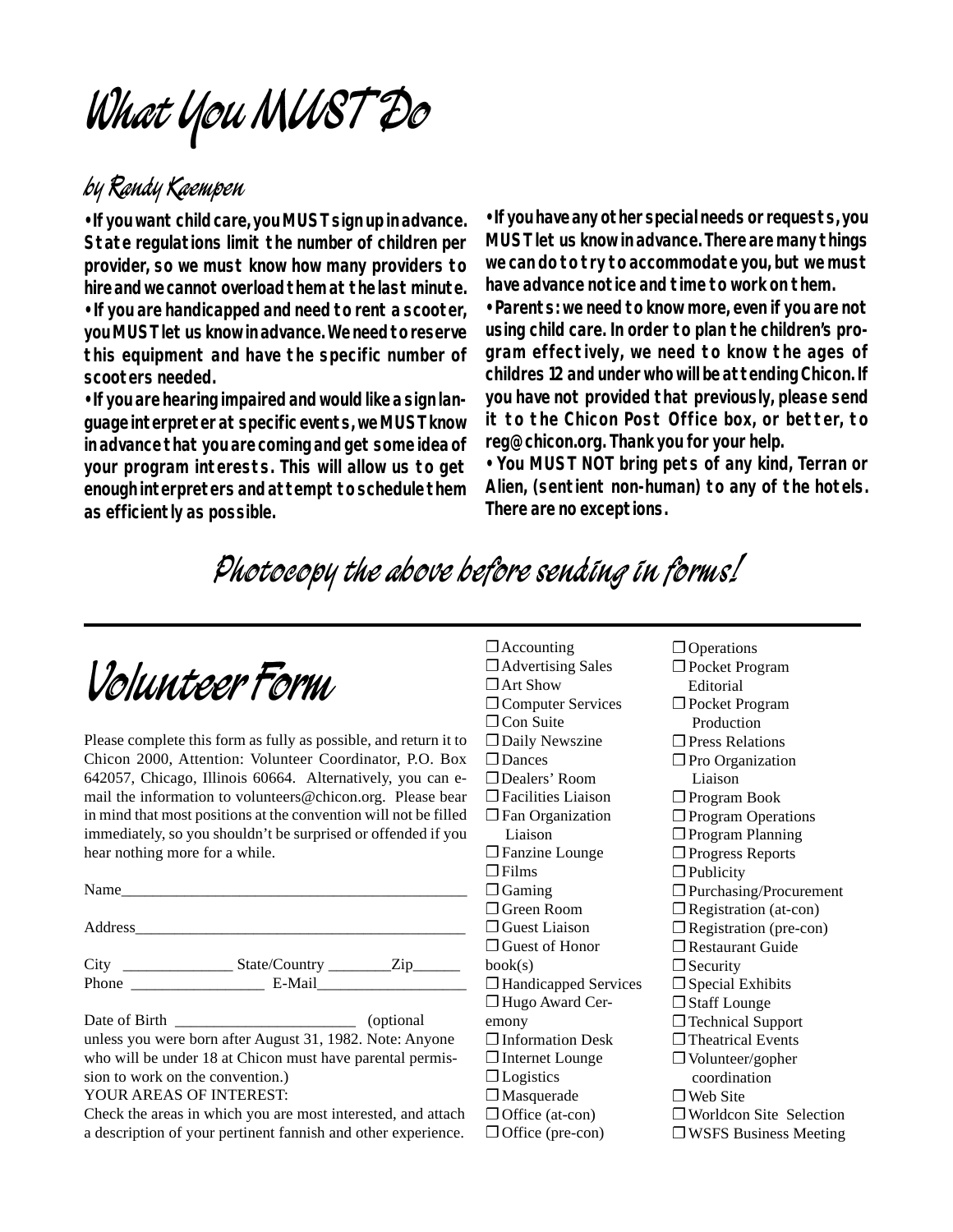## **CHICON 2000 Participant Questionnaire**

Chicon 2000 will take place in Chicago from August 31- September 4, 2000. Please fill out this form and return it to Steven H Silver by Saturday, February 29. If you have any questions, feel free to contact Steven at 847-272-0689 (evenings before 9:30 CT). Please note that filling out this, or subsequent questionnaires, does not guarantee a spot on programming. Please feel free to copy and distribute this questionnaire as appropriate.

|        |                                                                                                                                                                                                                                  |                                                                            |                  | Name: <u>Name:</u> Street Address: Name: Name: Name: Name: Name: Name: Name: Name: Name: Name: Name: Name: Name: Name: Name: Name: Name: Name: Name: Name: Name: Name: Name: Name: Name: Name: Name: Name: Name: Name: Name: Name: |                                    |                                                                                                                  |                    |                       |
|--------|----------------------------------------------------------------------------------------------------------------------------------------------------------------------------------------------------------------------------------|----------------------------------------------------------------------------|------------------|------------------------------------------------------------------------------------------------------------------------------------------------------------------------------------------------------------------------------------|------------------------------------|------------------------------------------------------------------------------------------------------------------|--------------------|-----------------------|
|        |                                                                                                                                                                                                                                  |                                                                            |                  |                                                                                                                                                                                                                                    |                                    | City: State: Zip: Phone: E-mail: E-mail:                                                                         |                    |                       |
|        |                                                                                                                                                                                                                                  |                                                                            |                  |                                                                                                                                                                                                                                    |                                    | Preferred method of Communication: $\Box$ Snail Mail $\Box$ E-Mail $\Box$ Phone (include hours)                  |                    |                       |
|        |                                                                                                                                                                                                                                  | 1. Which categories do you feel describe you (circle all that apply)       |                  |                                                                                                                                                                                                                                    |                                    |                                                                                                                  |                    |                       |
| Editor | Academician<br>Reviewer                                                                                                                                                                                                          | Actor<br>Fan<br>Scientist Scriptwriter<br>Other: (Specify):                | Artist<br>Filker |                                                                                                                                                                                                                                    | Author<br>Historian<br><b>SMOF</b> | Costumer<br>Librarian<br>Teacher                                                                                 | Dealer<br>Producer | Director<br>Publisher |
|        |                                                                                                                                                                                                                                  | 2. Which types of programming would you like to participate in?            |                  |                                                                                                                                                                                                                                    |                                    |                                                                                                                  |                    |                       |
|        | Academic<br>Media                                                                                                                                                                                                                | Art<br>Non-Fiction Science<br>Other: (Specify):                            | Children's       |                                                                                                                                                                                                                                    | Comics<br>Writing                  | Costuming                                                                                                        | Fannish Filk       | Literary              |
|        |                                                                                                                                                                                                                                  | 3. Would you be willing to do children's programming? $\Box$ Yes $\Box$ No |                  |                                                                                                                                                                                                                                    |                                    |                                                                                                                  |                    |                       |
| 4.     | What type of children's programming would you be able to do (be as specific as possible)                                                                                                                                         |                                                                            |                  |                                                                                                                                                                                                                                    |                                    |                                                                                                                  |                    |                       |
| 5.     | Do you have any panel ideas you would specifically like to take part in or attend?                                                                                                                                               |                                                                            |                  |                                                                                                                                                                                                                                    |                                    |                                                                                                                  |                    |                       |
| 6.     | Do you have any other interests that we should know about?<br>The same strategy and the same strategy of the strategy of the strategy and the strategy of the strategy of the strategy of the strategy of the strategy of the st |                                                                            |                  |                                                                                                                                                                                                                                    |                                    |                                                                                                                  |                    |                       |
| 7.     | Please include a short biography of yourself.                                                                                                                                                                                    |                                                                            |                  |                                                                                                                                                                                                                                    |                                    |                                                                                                                  |                    |                       |
| 8.     | Please list some other conventions (if any) you have attended.                                                                                                                                                                   |                                                                            |                  |                                                                                                                                                                                                                                    |                                    |                                                                                                                  |                    |                       |
| 9.     |                                                                                                                                                                                                                                  |                                                                            |                  |                                                                                                                                                                                                                                    |                                    | Can you think of anyone who should have received this questionnaire but may not have? (include name and address) |                    |                       |

This form (or copy) should be returned to arrive no later than February 29, 2000. The address to return it to is: Steven H Silver, 3084 Antelope Springs, Northbrook, IL 60062-3343